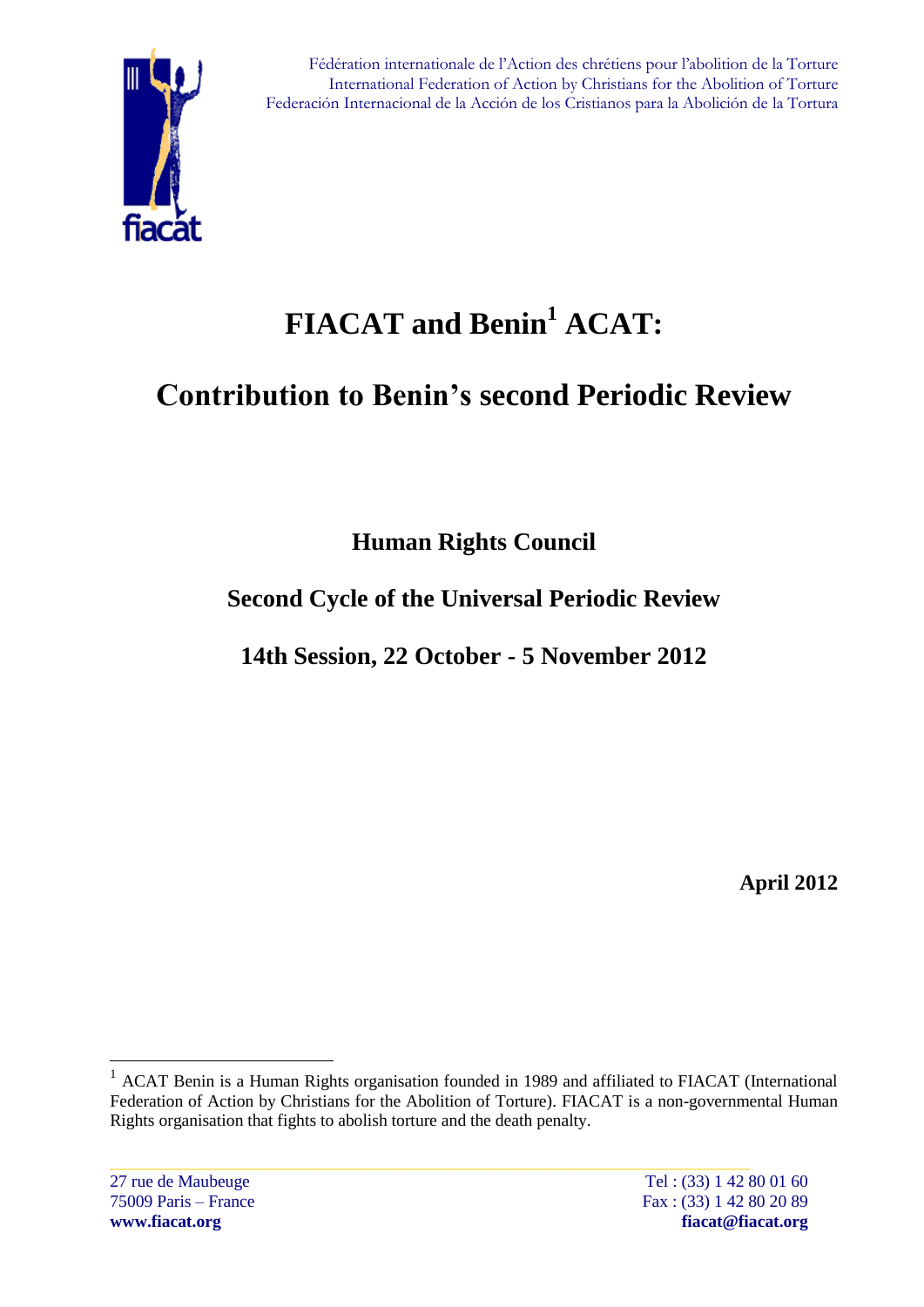### **1. FOLLOW-UP TO THE 2008 REVIEW**

Evaluation of the recommendations and commitments made by the State to improve human rights.

#### **CONSULTATIONS ON AND PUBLICISING INFORMATION ABOUT WAYS TO IMPLEMENT THE RECOMMENDATIONS ACCEPTED BY BENIN AT THE UPR**

The Human Rights Department within the Ministry of Justice and Human Rights is responsible for the practical steps needed to implement the recommendations that resulted from the UPR. It held three meetings that were intended to inform NGOs on the recommendations made in Benin in 2008. However, most recommendations are cross-sectional; they do not all concern the Ministry of Justice. Yet there was no synergy between the departments for their implementation. The National Council for Human Rights, a body undergoing restructuring, has not played its role as coordinator.

ACAT Benin, AFJB (Association of Female Lawyers in Benin) and ESAM (Solidarity for Children in Africa and the World) have informed civil society by way of an awareness and information workshop that was held in Porto-Novo on 17 November 2009.

A recurrent theme of the meetings with the Minister of Justice requested by civil society to promote the defence of human rights, centred around the need for an action plan. The Minister even gave instructions for such a plan to be made available to the NGOs. However, they have never received any information about them.

#### **CONTINUE ITS EFFORTS TO COMPLETELY ABOLISH THE DEATH PENALTY, RESPECTING THUS THE RIGHT TO LIFE OF EVERY HUMAN BEING** (recommendations 7 and 8)

On 18 August 2011, Parliament authorised Benin's support for the second optional Protocol to the International Covenant on Civil and Political Rights with a view to abolishing the death penalty by 54 votes in favour, 5 against and 6 abstentions.

By authorising ratification of the second optional Protocol, parliament committed itself to changing soon its Criminal Code and Code of Criminal Procedure in order to bring the contents of these codes into line with the rules set out in the Protocol. The revision of the Code of Criminal Procedure was passed on March 30, 2012 but it was impossible to ACAT Benin to obtain a copy to verify whether the provisions of this legislation have been modified.

 FIACAT and Benin ACAT invite Benin to do everything possible to speed up the ratification process of the optional Protocol to the International Covenant on Civil and Political Rights and to commute the sentences of those sentenced to death in Benin.

#### **FOLLOWING THE RECOMMENDATION OF THE COMMITTEE AGAINST TORTURE, ESTABLISH WITHOUT FURTHER DELAY AN EFFECTIVE AND INDEPENDENT NATIONAL PREVENTIVE MECHANISM** (Recommendation 9)

The bill leading to the setting up of a national prevention mechanism (NPM) was presented to the National Assembly in October 2007. It provides for a national, collective, five-member mechanism called the ONPT, (National Institute for the Prevention of Torture). The Department for Legislation and Codification approved the bill in its special session on 23 September 2008. Today the bill appears to be with the *députés* waiting to be adopted. The bill has been under examination prior to adoption for some time now.

Civil society seems barely aware of the bill and does not appear to have been involved in its drafting.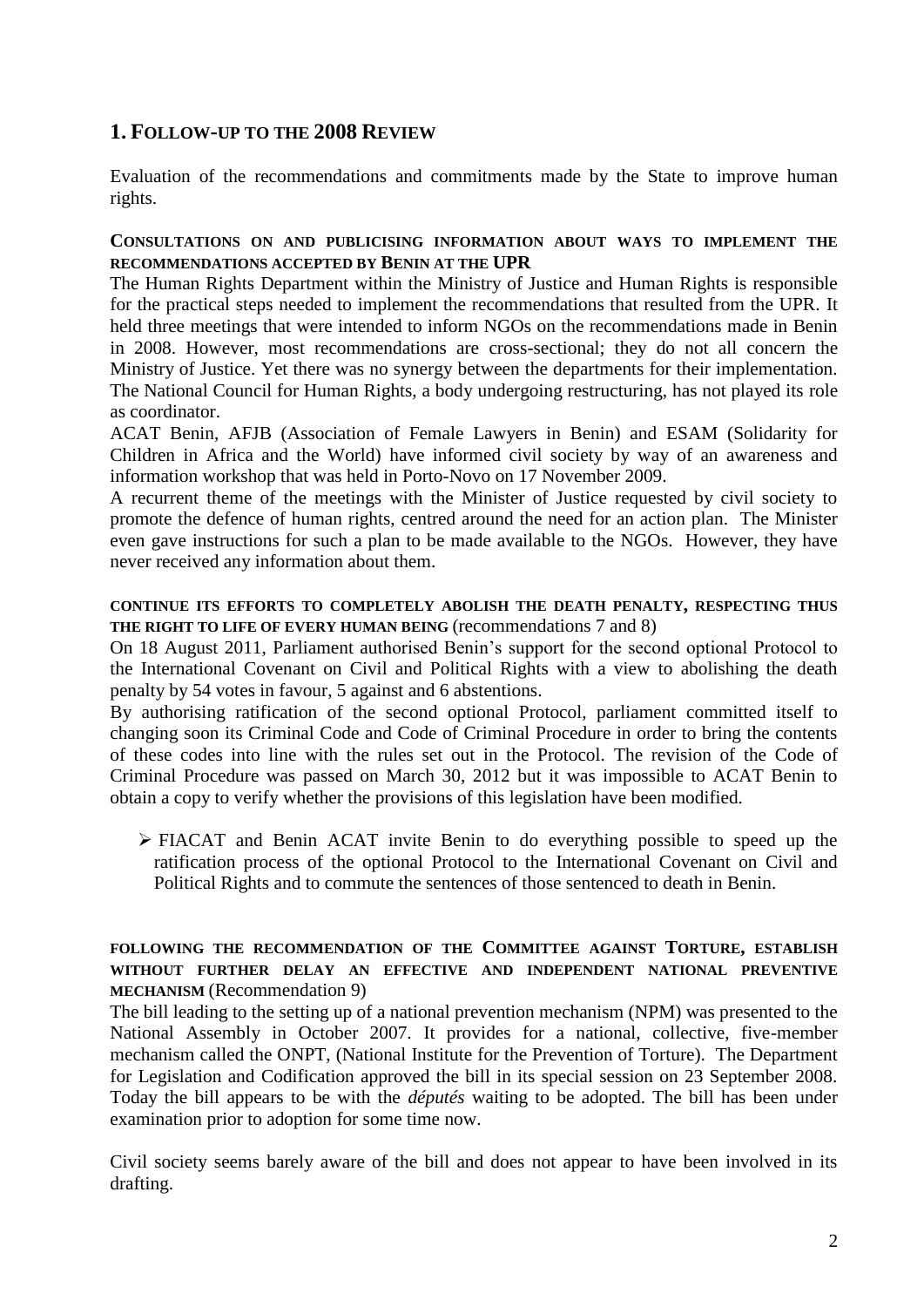It is important to promote a public discussion on the NPM in order to guarantee full respect of the principles of openness, transparency, inclusiveness and independence during the process of adopting and implementing the NPM, as recommended in the optional Protocol, and to do so in such a way as to inspire the confidence of the whole population in the NPM.

 FIACAT and Benin ACAT recommend that the process be completed as swiftly as possible.

Benin publicly declared that it intended granting NGOs permanent access to places of detention. In reality no such access has been allowed and the NGOs meet with obstacles when they try to visit detention centres, especially prisons. They are often refused entry because they have not been authorised to visit. Often the access applications are lost within the administration.

ACAT Benin has obtained temporary permission to visit places of detention in 2010. The Prison Service and Social Welfare have asked ACAT Benin to provide a list of documents to obtain a new permit. The documents were provided, nonetheless no authorization was granted to ACAT Benin.

 FIACAT and Benin ACAT recommend that the authorities set down clear and objective criteria on which NGOs are authorised to visit detention centres and consider granting these NGOs permanent visiting authorisation.

**URGENTLY AMEND ITS CRIMINAL LAW TO COMPLY WITH INTERNATIONAL RELEVANT STANDARDS** (Recommendation 10)

**TAKE MEASURES TO ENSURE THAT TORTURE IS DEFINED AND LISTED AS A SPECIFIC OFFENCE WITHIN BENIN'S CRIMINAL LAW** (Recommendations 12 and 13)

National law contains no criminal clause that defines or bans torture. It is punished alongside wilful bodily harm and there is no specific punishment when a state employee is responsible for such an act.

The Criminal Code is at the voting stage. On April 10<sup>th</sup> 2012, the draft bill hasn't still be adopted by MPs. ACAT was not able to get of copy of the draft bill.

 $\triangleright$  FIACAT and ACAT Benin recommend that the Beninese authorities introduce into the draft revision of the Penal Code a definition of torture consistent with Article 1 of the UN Convention against Torture and to adopt the draft as soon as possible.

#### **ENSURES THAT NO STATEMENT OBTAINED UNDER TORTURE OR DURESS CAN BE INVOKED IN PROCEEDINGS AND THAT ORDERS FROM A SUPERIOR MAY NOT BE INVOKED AS A JUSTIFICATION OF TORTURE** (Recommendation 14)

There is no legal provision in Benin legislation to ban the use of proof obtained under torture. When taking into consideration an admission of guilt in order to convict an individual, Articles 397 and subsequent of the Code of Criminal Procedure set out that an admission of guilt, as with any other form of proof, can be used by the judges as they see fit and that any offence can be proved using any form of proof.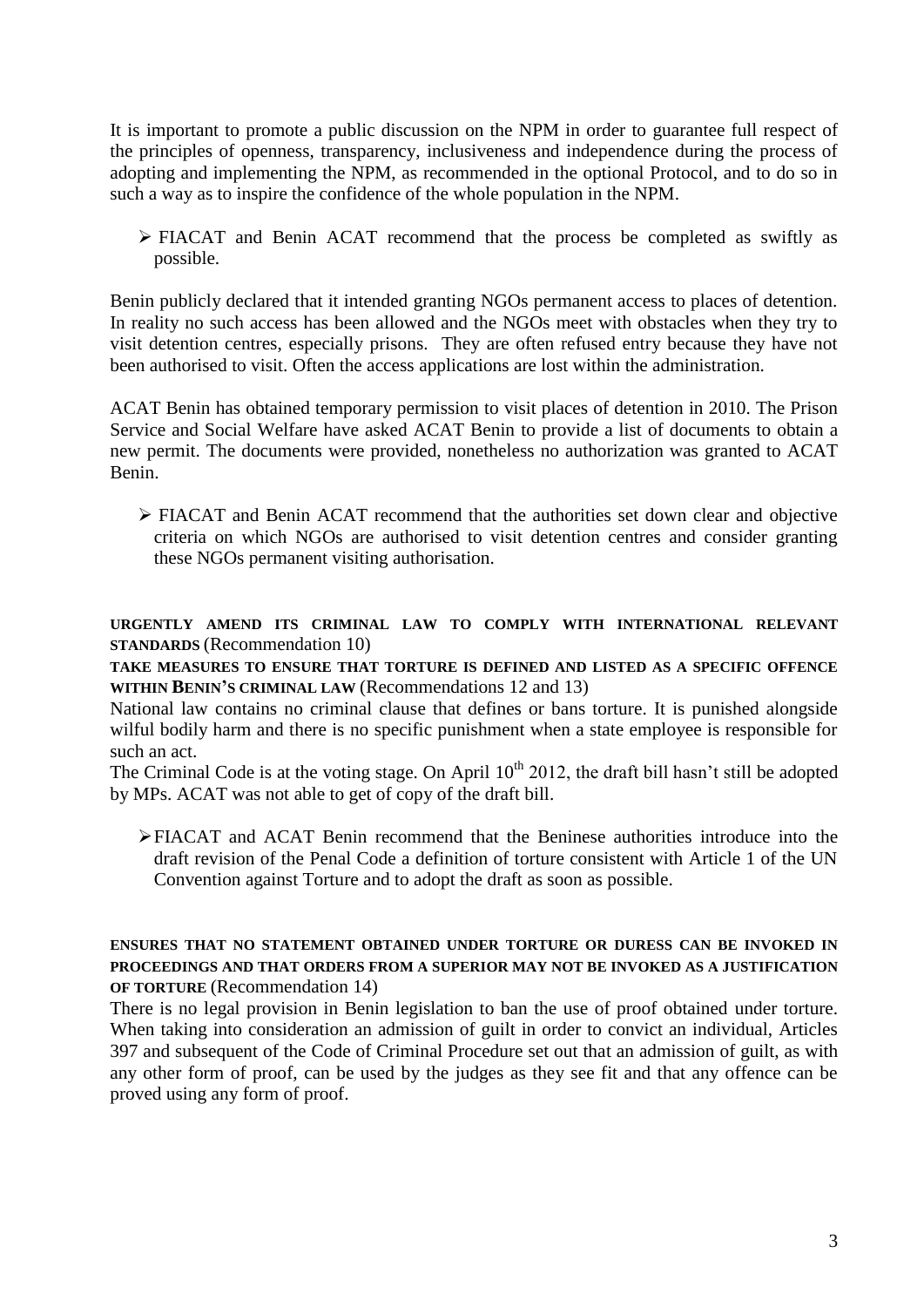$\triangleright$  FIACAT and ACAT Benin invite the Beninese authorities to introduce into the Penal Code that any statement which is established to have been obtained by the use of torture, may be invoked as evidence in proceedings only if it is in a procedure against a person accused of torture, as evidence that the statement was obtained under duress.

#### **DISPLAY GREATER FIRMNESS IN PREVENTING ABUSES OF POLICE CUSTODY, TORTURE AND ILL-TREATMENT AND BRINGS CRIMINAL PROCEEDINGS AGAINST THE PERPETRATORS OF SUCH VIOLATIONS** (Recommendation 16)

Recommendation 16 is unlikely to be achieved because illegal use of custody is still prevalent. This was the case recently with a Benin citizen who took his case, in April 2011, to the Constitutional Court, for arbitrary detention. In its decision DCC-12-023, on the  $7<sup>th</sup>$  February 2012, the Constitutional Court declared the Aplahoué Brigade in the Couffo *département*, guilty of violation of the Constitution including Article 18 which states: "No one shall be detained for more than forty-eight hours without the decision of a magistrate. This period may be extended only in exceptional cases provided by law and not exceeding a period of eight days. ".

Recording custody details in a register by way of guarantee against abusive treatment: Article 52 of the Code of Criminal Procedure sets out that an investigating police officer must mention the following details in the interview record: the duration and details of the interview, the day and time of commencement of custody, the day and time that custody ends together with reasons for custody. The practice of writing these reports varies considerably depending on the different police and *gendarmerie* stations. The problem is that the security force officer is the only one to record the custody. The absence of legal counsel during the preliminary inquiry allows police officers not to mention some custody when it is convenient.

Moreover, there is no legal provision setting out access to a lawyer during the preliminary enquiry. Lawyers are not authorised to be present during the official interview. Detainees are often not informed of their right to consult a lawyer and do not benefit from free legal aid.

Article 18 of the Constitution of the Republic of Benin sets out the right of each individual held in detention to be examined by a doctor of his choice and Article 52 of the Code of Criminal Procedure sets out that the State Prosecutor can designate, by officially appointing one or at the request of a family member of the individual in custody, a doctor to examine the detainee during custody. However, it appears that this provision is a matter of theory rather than practice as most detainees are not aware of this right.

The National Assembly of Benin voted unanimously on March 30 2012 a law including the Code of Criminal Procedure of the Republic of Benin. The law contains about 994 articles, beginning with a preliminary title and five books incorporating numerous new additions. They seem to include, among other things, a reinforcement of individual liberty guarantees, with possible limitations, and the duration of detention; acquisition criteria for senior officers and criminal investigators; the possibility to sanction officers or criminal investigators; installment by the prosecution of an instructional dossier from the Minister of Justice; the obligation for police officers to inform the state prosecutor of all decisions concerning custody; release from the pretrial detention office by the prison manager in the absence of a statute regarding prolongation of a prisoner's detention after instructions from the examining magistrate. The new Code of Criminal Procedure seems to anticipate the creation of a Juvenile Criminal Ruling Tribunal and a detention liberties judge on either side of the examining magistrate.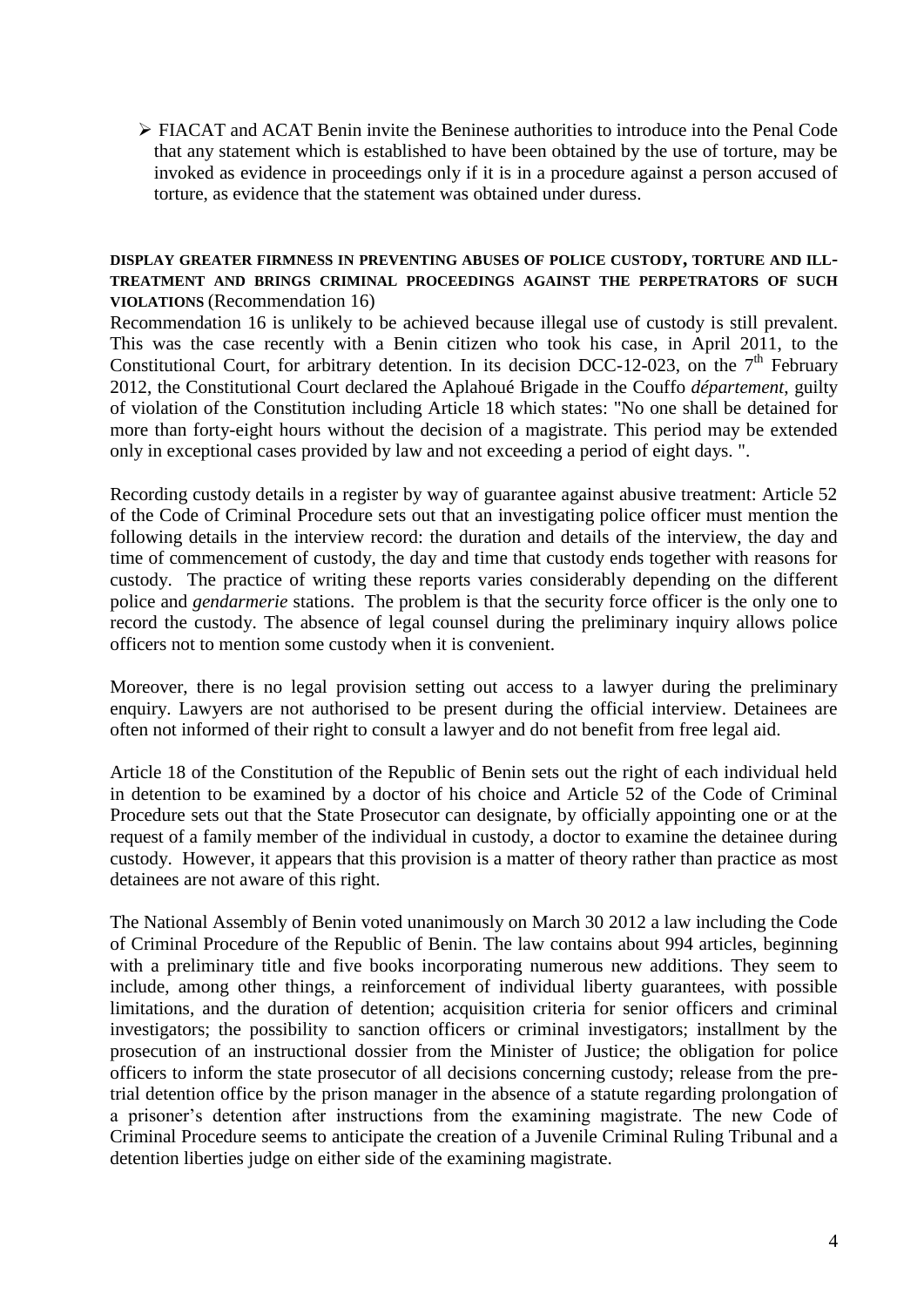ACAT Benin had not yet obtained a written copy of this law at the time this paper was written.

- FIACAT and Benin ACAT believe that the recording, in proper and due form, of the loss of liberty of a person is one of the fundamental guarantees against abusive treatment. It is also an indispensable pre-condition for the proper management of the right to a defence, together with the right to challenge the legality of detention and the right of any detainee to be brought before a judge.
- FIACAT and ACAT Benin recommend having more magistrates so that they can carry out random visits regularly.

#### **TAKE EFFECTIVE MEASURES TO ENSURE THAT PRISON CONDITIONS ARE CONSISTENT WITH INTERNATIONAL STANDARDS** (Recommendation 17)

There are nine prisons in Benin, in Cotonou, Porto-Novo, Missérété, Ouidah, Abomey, Lokossa, Parakou, Kandi and Natitingou. The Missérété prison was built through international cooperation to host ICC prisoners. It is also used today to ease the overcrowding of Porto Novo and Cotonou and is also currently used for the new Pobè Court. There is a risk that Missérété will soon be as crowded as the others. All prisons are overcrowded in Benin; they generally exceed more than 40% the normal rate of occupancy.

Conditions within Benin's prisons are also distinguished by visiting rights' violations, bullying, poor hygiene, a lack of health care, poor quality and insufficient quantities of prison food. It is equally important to ensure that convicted prisoners be held separately from prisoners on remand.

In the Porto Novo's Court, the second instruction office had no instruction judge and clerk for nearly four years. It handles more than 200 inmates. Indeed, in 2009, the investigating judge of the office was appointed Prosecutor in the same court and the office has been without magistrate until 2011 when a new judge was appointed to this position. He took office but was unable to actually work as there was no appointed clerk. He remained inactive until January 2012 when he was promoted to a position in the UN system in Congo.

Consequently, committal orders are not renewed and cases not instructed. Therefore people are detained arbitrarily, often at Missérété prison.

To date, none of the 218 detainees have been released. The interim judge has not yet taken office and no clerk is available to assist.

Improving levels of hygiene must also be a priority. Prisoners catch fleas and contract a variety of illnesses: dermatitis, various infections and often serious illnesses that demand special treatment. These facts have recently been noted by the Republic's Ombudsman and published in several newspapers<sup>2</sup> on 12 January 2012.

 $\overline{a}$ 

<sup>&</sup>lt;sup>2</sup> L'Autre quotidien, l'Evènement précis, le Meilleur, Ajianankou and le Matinal.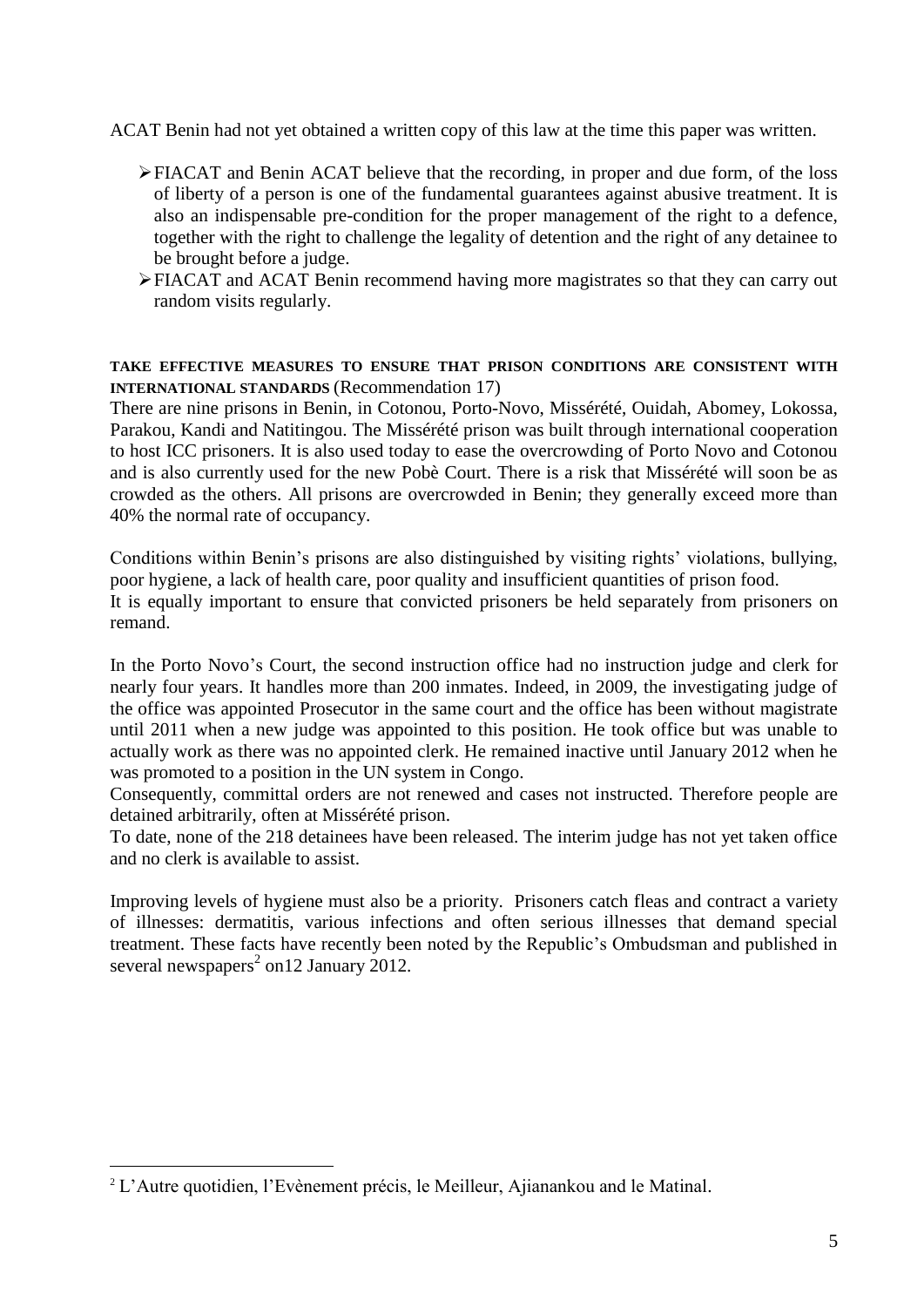|                   | <b>Men</b> | Women | <b>Minors</b>       |                                                            |
|-------------------|------------|-------|---------------------|------------------------------------------------------------|
| <b>Porto-Novo</b> | 603        | 42    | 30                  |                                                            |
| <b>Misserete</b>  |            |       |                     | 476 convicted prisoners; 315<br>on remand; 14 on death row |
| <b>Abomey</b>     | 1083       | 91    | 30 including 1 girl |                                                            |
| <b>Parakou</b>    | 622        | 12    | 18                  |                                                            |
| <b>Kandi</b>      | 443        | 5     |                     |                                                            |
| <b>Natitingou</b> | 466        | 22    | 8                   |                                                            |
| <b>Cotonou</b>    | 2186       | 130   | 59                  |                                                            |
| <b>Ouidah</b>     | 355        | 23    | 12                  |                                                            |
| <b>Lokossa</b>    | 428        | 16    | 17 including 1 girl |                                                            |

Current prison overview in December 2011:

#### **ESTABLISH AS A PRIORITY A REFORM OF THE JUDICIARY BY STRENGTHENING A JUSTICE SYSTEM WHICH WOULD BE BETTER ABLE TO COMBAT IMPUNITY AND CORRUPTION, INCLUDING BY PUTTING AN END TO EXAGGERATED PRE-TRIAL DETENTION** (Recommendation 23)

The chief problem lies in the inadequate number of magistrates, especially in the south of the country. Therefore, when an individual is held in preventive custody and is granted bail, this amounts to the case being closed as a magistrate will not reopen a case until 5 or 6 years later.

There are tree main reasons for this:

- The maladministration of the "Chancellerie": some judges, after their training, spend more than two years without being assigned to a position even if they receive a salary. This is the case of the last promotion that works for several months. Sometimes it's simply the dresses that are not ordered on time.
- $\triangleright$  The principle of equal importance attributed to each jurisdiction in Benin as regards to designating where magistrates work: the magistrates that are newly trained every three years are sent around the country in equal measure and not fairly distributed, thus the south of the country which has a higher population does not have more magistrates than the north;
- $\triangleright$  Many magistrates have been sanctioned in the course of anti-corruption trials thereby emptying the law courts in Benin.

Corruption in the justice sector is still a current issue. The Minister for Justice admitted this publicly on December 2011, which led to a number of strikes in the legal administrative service in January 2012.

Execution of sentences is also poorly enforced: some people are kept in prison although they have served their sentence in full.